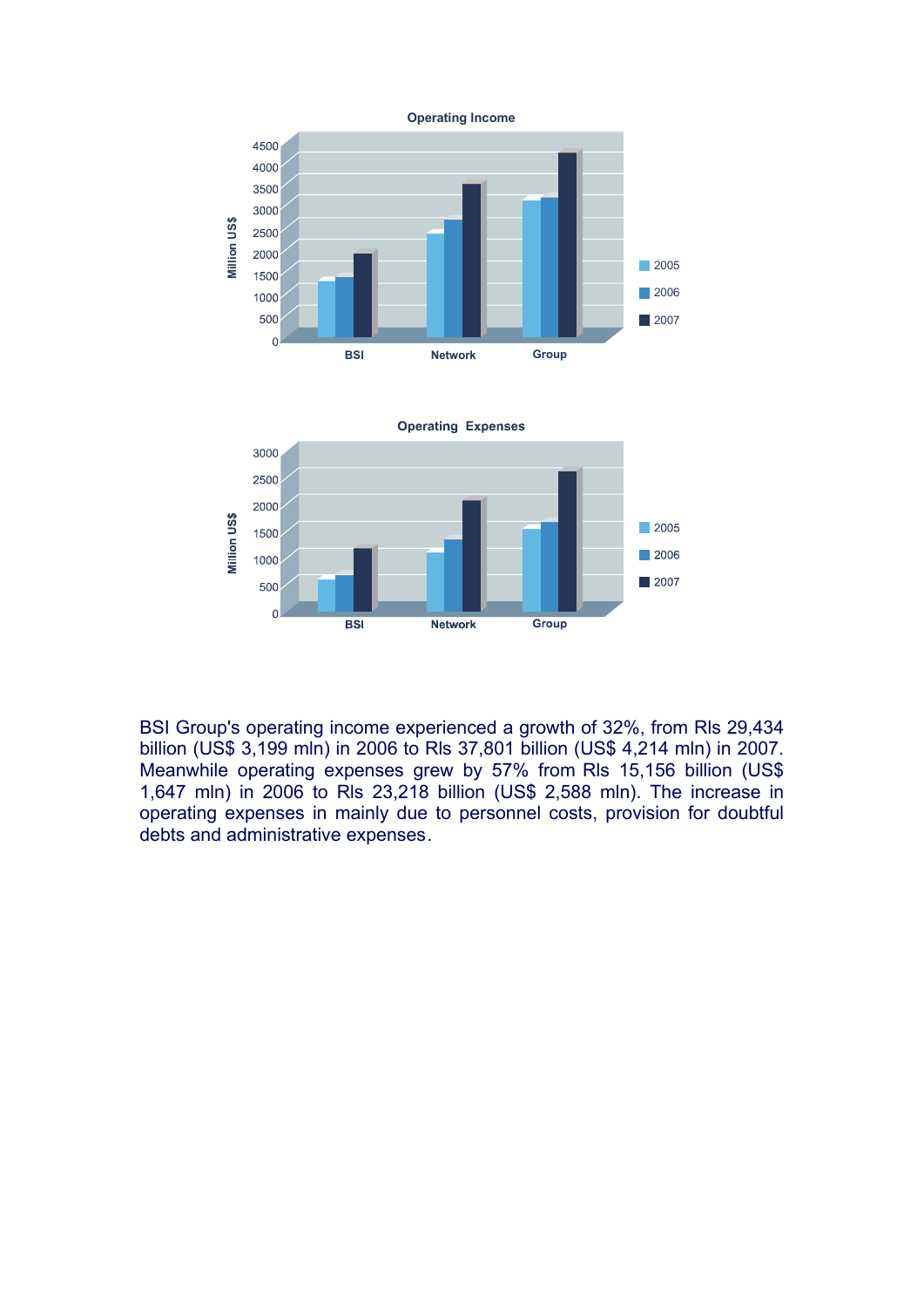

 \*According to the proposition of Auditing Organization and the confirmation of Ministry of Economy & Finance Affairs, Bank Saderat Iran which is under process of privatization, in order to make their accounts more transparent, has allocated an amount of 5,278 billion Rials into books for staff's end of service provision (including 609 billion Rials as current year expenses and 4,669 billion Rials as previous years expenses(.

Meanwhile profit resulted from banking operations of BSI's Financial Statements, shows a growth rate of 10.3% in the year ended 20. March 2008 in comparison with the previous year .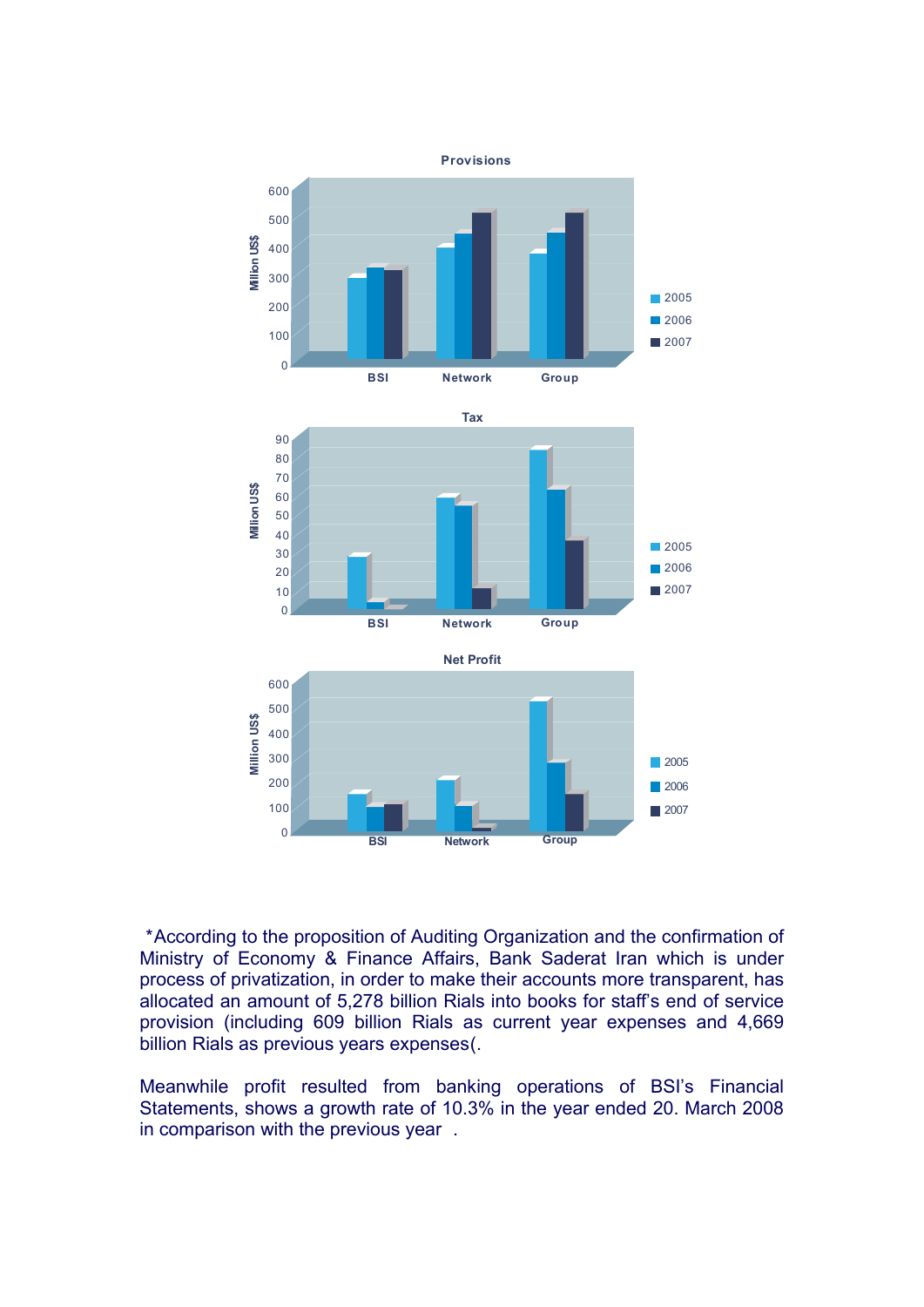

BSI Group offers short- medium and long- term deposit accounts in both Rials as wall as foreign currencies. Depositors include individuals, small, medium and large corporations. In 2006, customer deposits increased by 37.91% in value of accounts. At balance sheet date BSI Group held Rls 265,414 billion (US\$ 29,589 mln ) deposit accounts.



BSI offers different types of credit facilities all following the principles of Islamic, usury- free banking. Customers include individuals as well as corporations engaged across the entire spectrum of economic activities. The majority of loans are secured by some type of collateral including residential or commercial properties, share of companies listed on the Tehran Stock Exchange and other negotiable instruments.

In 2007, the volume of customer loans increased by 23.66 % to reach Rls 219,341 billion (US\$ 24,453 mln).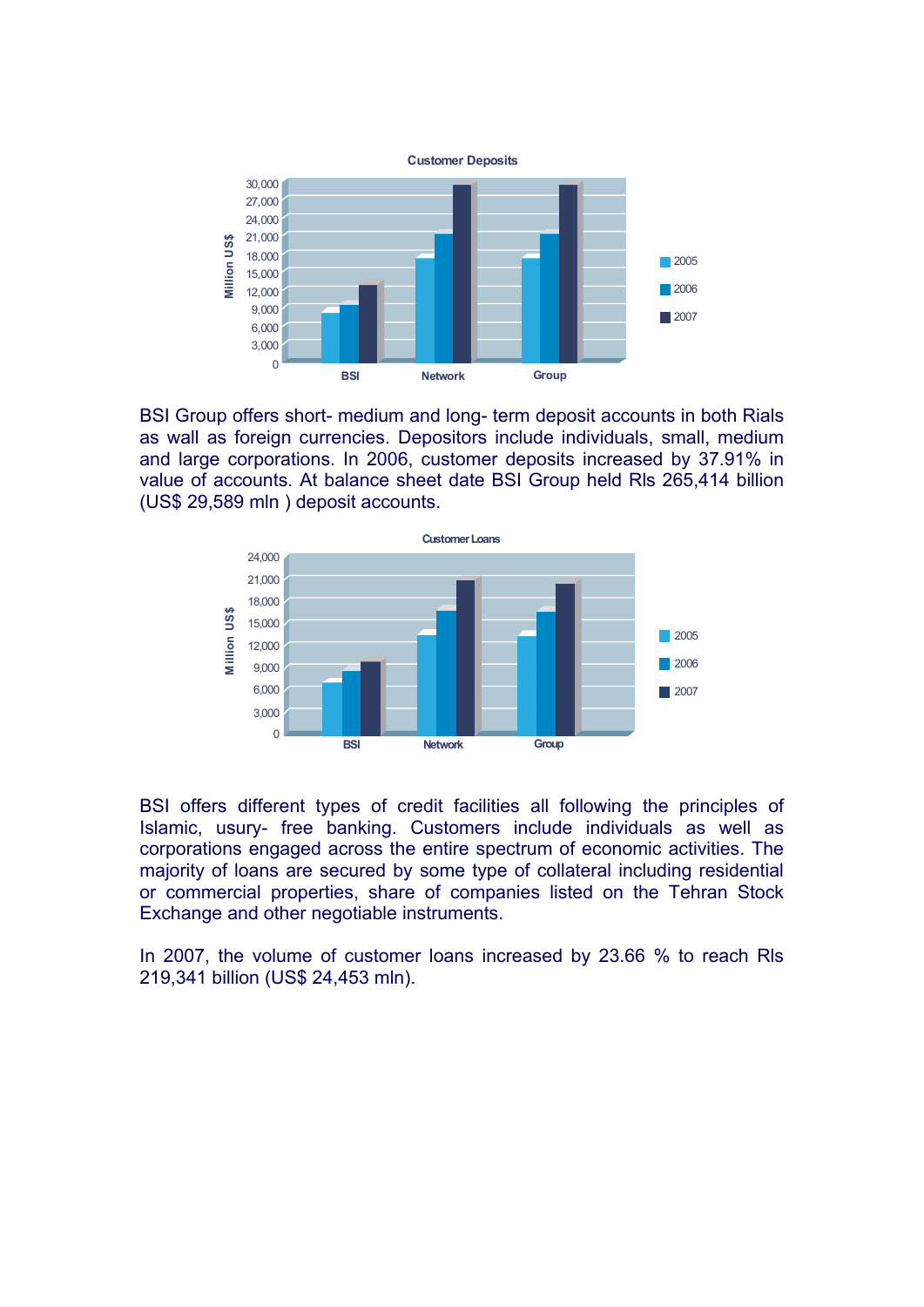### **Deposits Received**

At the balance sheet date, BSI Network had Rls 265,516 billion (US\$ 29,600 mln) in deposits out of which Rials 117,206 billion (US\$ 13,067 mln) were held in accounts with BSI Tehran and the rest in accounts with the provincial subsidiaries. The deposits are categorized into term deposits. Gharz-Al-Hassaneh (demand deposits, saving accounts) and other deposits.

On a network level, demand deposits consist mainly of current account(48%) and travellers' checks(26%). In BSI Tehran current account constitute only 45% of the demand deposits and travellers' check 28%. The balance is made up temporary creditors and transfers to the bank.

Other deposits on a network level consist largely of Forex term deposits (80%) and advance payments under letters of credit (11%) . In BSI Tehran these two categories account for 88% and 8% respectively.



**Breakdown of Term Investment Deposits**

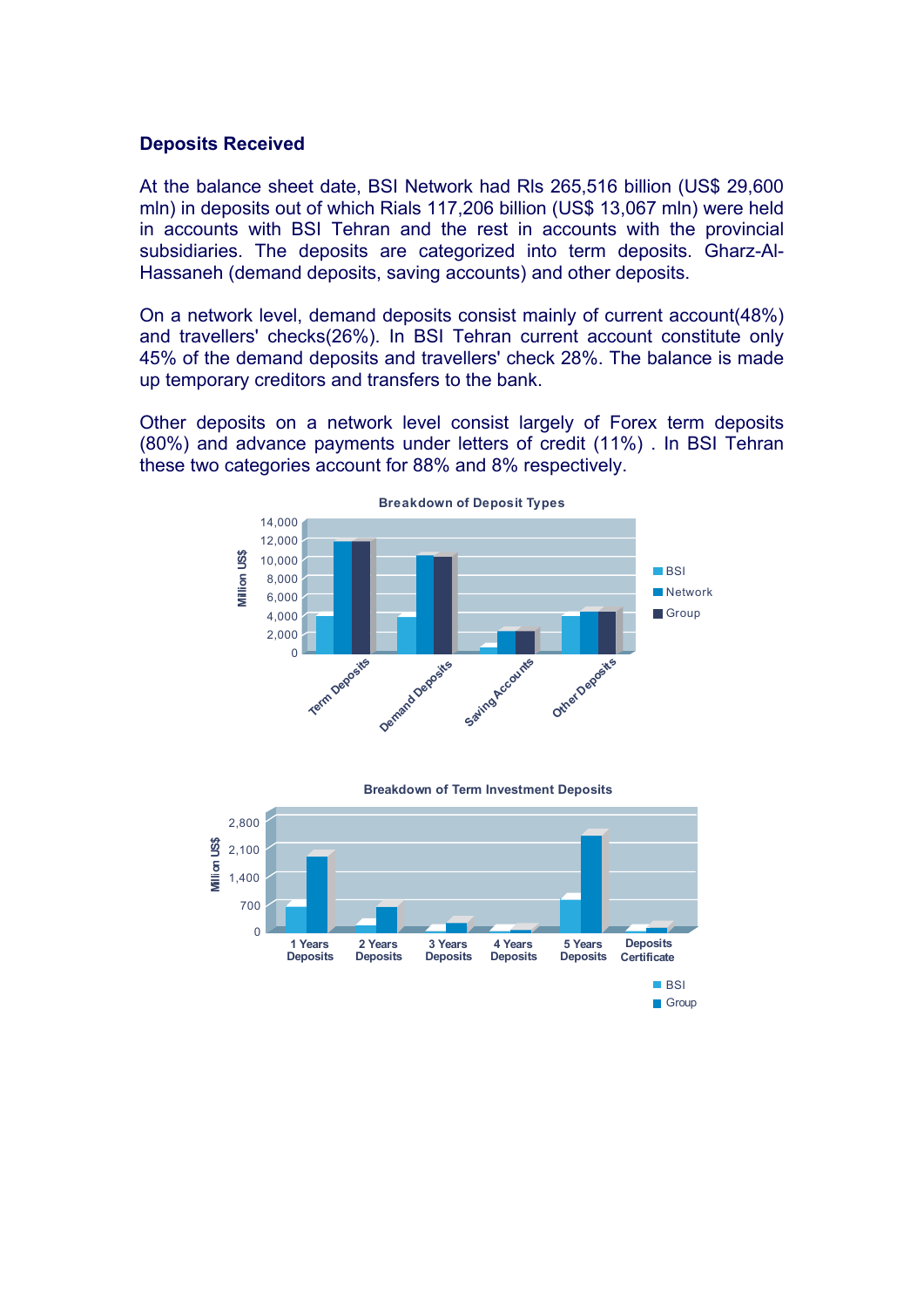### **Inter-Bank Loans**

BSI Network has paid 34% of its loans to the trade sector followed by loans to the Industry and Mine sector (33%), to the construction and housing sector (16%) and loans to the agriculture sector (16%).



# **Breakdown of Loans Granted by Contract Type**

The facilities granted by the public sector consist 2% of the whole facilities, the most of which is related to Instalment Sale (35%) , Mozarebe (21%), Jo'aleh (20%) respectively according to the contracts.

The facilities granted by the private sector consist 82% of the whole facilities, the most of which is related to Instalment Sale (47%), Civil Partnership (13%), Mozarebe (9%) and Jo'aleh (6%), respectively.

Meanwhile, 16% of the whole facilities granted is related to due under letters of credit and Forex Bills.



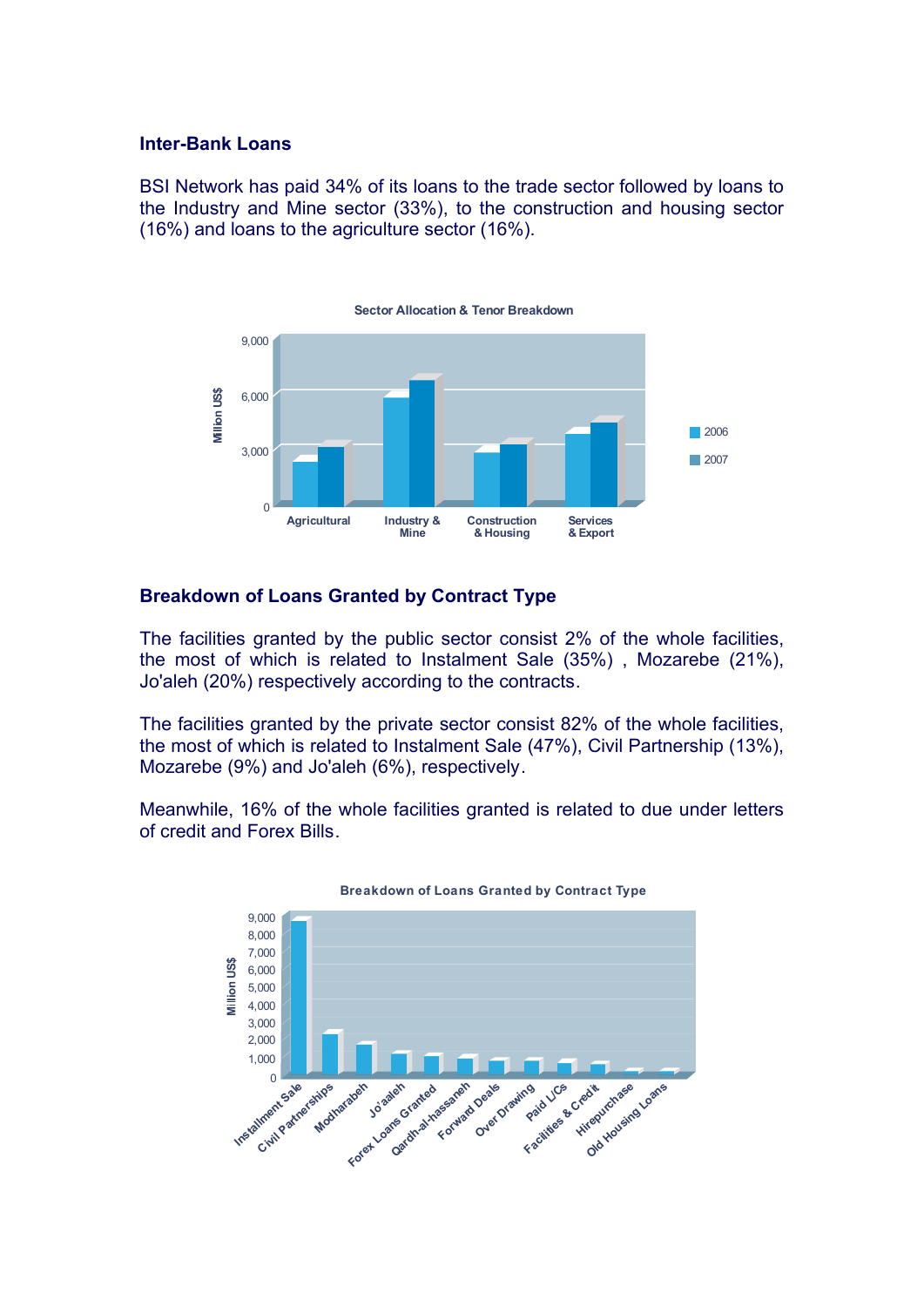# **Facilities Granted**

At the balance sheet date, BSI Network had Rls 222,527 billion (US\$ 24,809 mln) in customer loans out of which Rls 109,738 billion (US\$ 12,235 mln) were disbursed by BSI Tehran and the rest by provincial subsidiaries.

### **Social Responsibility**

Executing the anti-money laundering regulations prevents unexpected transfer of massive funds obtained from illegal transactions in and out of our country and hinders economic imbalance.

Imposing the essential controls acceptable to the international accredited institutes (such as FATF,IMF, UN, …) facilitates the international trade and correspondence relations with foreign banks and will result in attracting foreign investments, improving the production trend and employment level and finally attracting the public satisfaction along with the increase in credit, power and safety of our country's economy.

Another important point which has strongly been emphasized by FATF is the staff training not just once but periodically while updating all of the network staff concerning money laundering and other financial crimes and the ways of fighting them. This is pursued by BSI with determination and based on the conducted negotiations, a comprehensive training program has been prepared for BSI staff, which is now under operation.

According to the investigations made by the international accredited organizations including Wolfsberg Group and FATF, the most effective and drastic method for fighting money laundering in the banks is utilizing "a systematic risk based approach " and controlling the reports prepared by the said system. Risk based approach not only controls exchanged amounts at a banking system but keeps all banking activities in check by scrutinizing risky bottlenecks including repeated banking operations in an account or rate of funds withdrawal and remittance and other predicted factors.

Establishing an Anti-Money Laundering Section in Internal Inspection and Auditing Department, preparing anti-money laundering regulations for overseas branches including Bank Saderat PLC and Persian Gulf Zone according to Managing Director's emphatic order and under his direct supervision , training about 2000 BSI staff, equipping all 3273 branches with SEPEHR online system in order to optimize the controlling systems, and holding numerous seminars attended by the representative of MHA international counseling institute from England and Iranian economic, banking and Judiciary experts are of the unique measures of BSI in connection with anti-money laundering and other financial crimes.